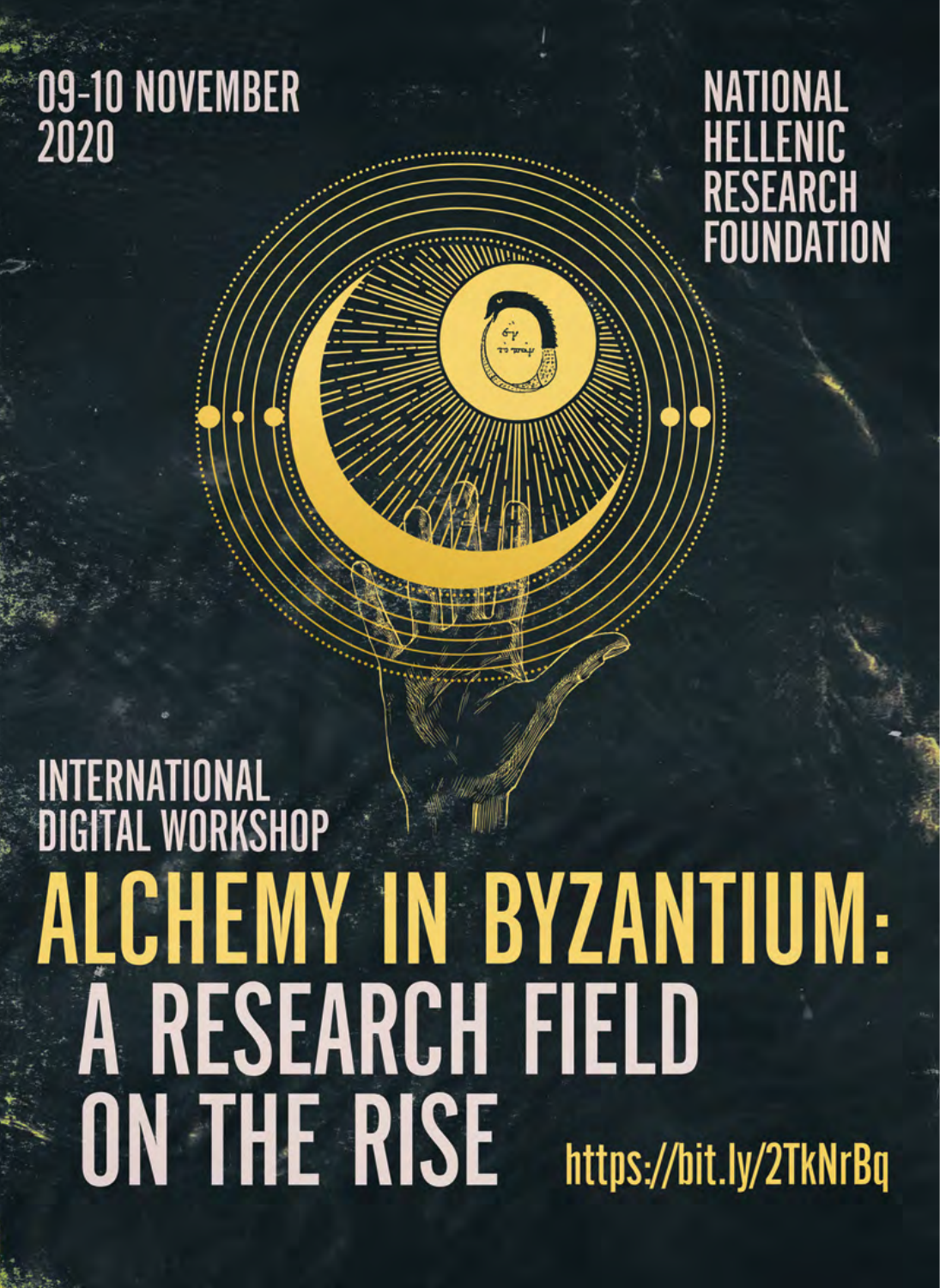# PROGRAM

## MONDAY, 09 NOVEMBER 2020

### Opening Session

Welcome and introduction to the workshop

#### Moderator: **Maria Christina Chatziioannou**, Director,

Institute of Historical Research, National Hellenic Research Foundation, Athens

17.00-17.10<sup>\*</sup> | Greetings by the Director of the Institute **Maria Christina CHATZIIOANNOU**

17.10-17.40 | **Gerasimos MERIANOS**, National Hellenic Research Foundation What makes alchemy in Byzantium Byzantine?

## 1<sup>st</sup> SESSION

Artisanal traditions, alchemy, and materiality in Byzantium

Moderator: **Aristotle Tympas**, National & Kapodistrian University of Athens

**I.** Artistic techniques and alchemical practice

17.40-18.10 | **Shannon STEINER**, Binghamton University, New York Alchemy and the luxury arts in Byzantium

**II.** The Greek treatise on goldsmithing (Par. gr. 2327) revisited: A project of the Leibniz-Science Campus Mainz "Byzantium between Orient and Occident"

18.30-19.00 | **Susanne GREIFF**, Römisch-Germanisches Zentralmuseum Mainz (RGZM), Leibniz Research Institute for Archaeology On common grounds: Goldsmithing recipes in an alchemical collection

#### 19.00-19.30 | **Antje BOSSELMANN-RUICKBIE**,

RGZM / Justus Liebig University Gießen The goldsmithing recipes in Par. gr. 2327 and the technology of medieval goldsmiths' works

19.30-20.00 | **Günter PRINZING**, Johannes Gutenberg University Mainz Observations on the textual base of the new edition. What do we know about the relation between Ms Par. gr. 2327 and Ms Meteorensis 97? Are they copies from a common source ("Vorlage")?

## TUESDAY, 10 NOVEMBER 2020

## 2ND Session

Receiving, commenting, compiling, developing: Key-authors and the evolution of the Greek alchemical tradition in Byzantium

Moderator: **Marina KOUMANOUDI**, National Hellenic Research Foundation

17.00-17.30 | **Michèle MERTENS**, University of Liège The trials and tribulations of Zosimos' writings through the Byzantine era

17.30-18.00 | **Cristina VIANO**, Centre National de la Recherche Scientifique, Paris Philosophy and alchemy in the sixth century: The alchemical commentary of Olympiodorus of Alexandria

18.00-18.30 | **Maria K. PAPATHANASSIOU**, National & Kapodistrian University of Athens Stephanos of Alexandria and the poet-alchemists

18.30-18.50 | Break

# $3<sup>RD</sup>$  SESSION

Cultural crossroads: Byzantium, the East, and the West

Moderator: **Gerasimos MERIANOS**, National Hellenic Research Foundation

18.50-19.20 | **Lucia RAGGETTI**, University of Bologna Four shalt thou count! The Ps. Democritus' Book on Elements and First Principles

19.20-19.50 | **Vangelis KOUTALIS**, University of Ioannina Marcianus gr. Z 299 as part of Bessarion's Greek manuscript collection

19.50-20.20 | **Bojidar DIMITROV & Matteo MARTELLI**, University of Bologna Homer's alchemy between Byzantium and Baghdad

20.20-20.50 | **Maria MAVROUDI**, University of California, Berkeley Alchemy and philosophy between the Greek and the Islamic world, 7th-9th centuries

## CLOSING OF THE WORKSHOP

20.50-21.10 | Summing up and concluding remarks